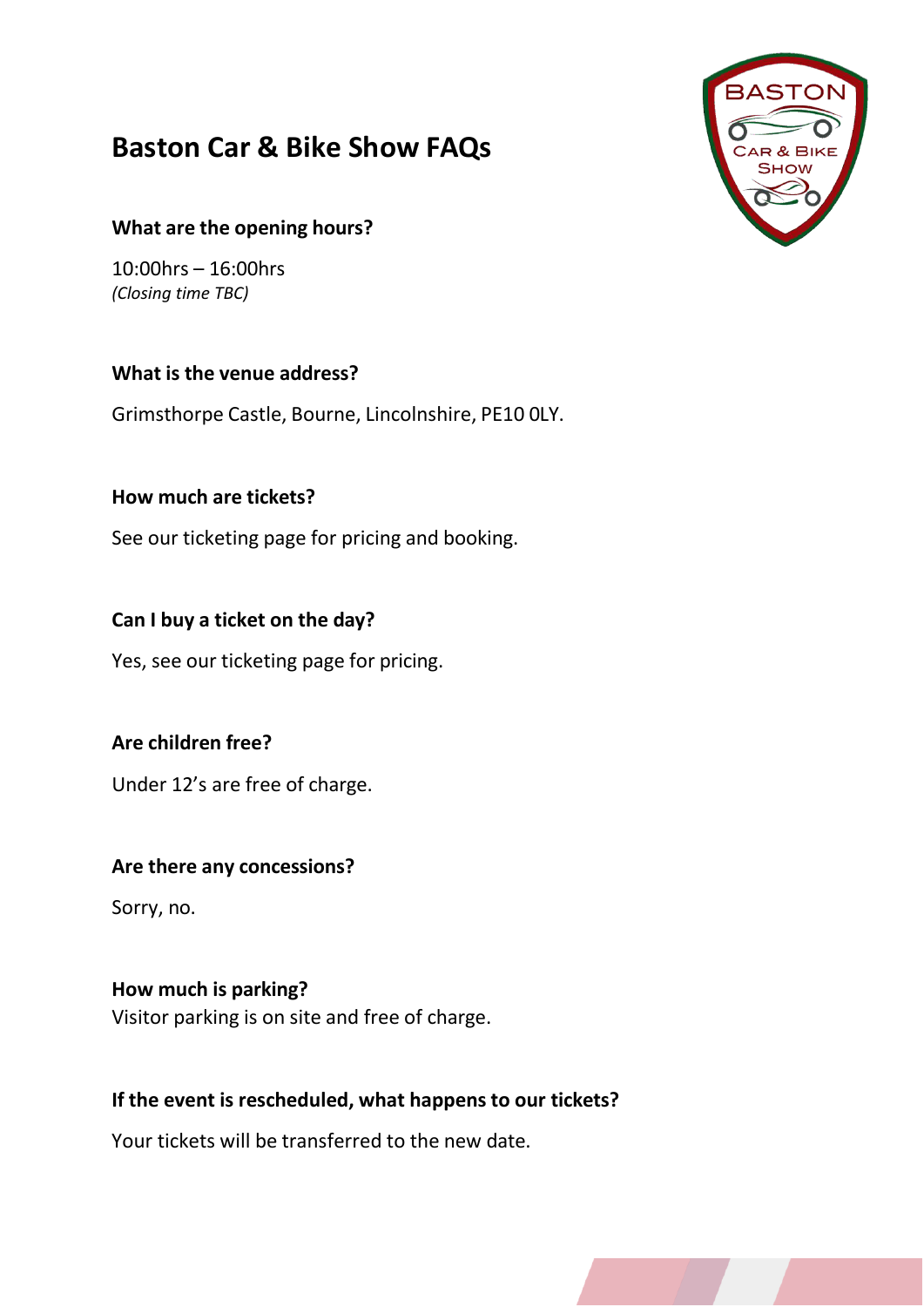#### **When will I receive my tickets?**

Your tickets will be sent via e-ticket to your email address. For any ticketing or booking queries, please contact [info@livepromotions.co.uk](mailto:info@livepromotions.co.uk)

#### **What are the ticketing terms and conditions?**

Please see all ticket holder terms and conditions at [www.livepromotions.co.uk/contact-us](http://www.livepromotions.co.uk/contact-us)

#### **Is there disabled access?**

On arrival follow signs to the Public Car Park. Stewards will be on hand to marshal vehicles into position. Blue badges must be displayed. Please be aware that event fields and concert arenas are predominantly on undulating grass surfaces, and the wearing of appropriate clothing and footwear is strongly advised. Wheelchair users should be accompanied by a strong companion.

#### **Is there any mobility hire available on site?**

There won't be any mobility hire available at this event.

#### **Are there crèche facilities?**

Not at this event.

#### **What is the Medical/First Aid procedure?**

Please advise an onsite steward of any incidents.

#### **Are dogs allowed?**

Yes, but dogs must be kept on leads at all times. Owners must clean up after their dogs.